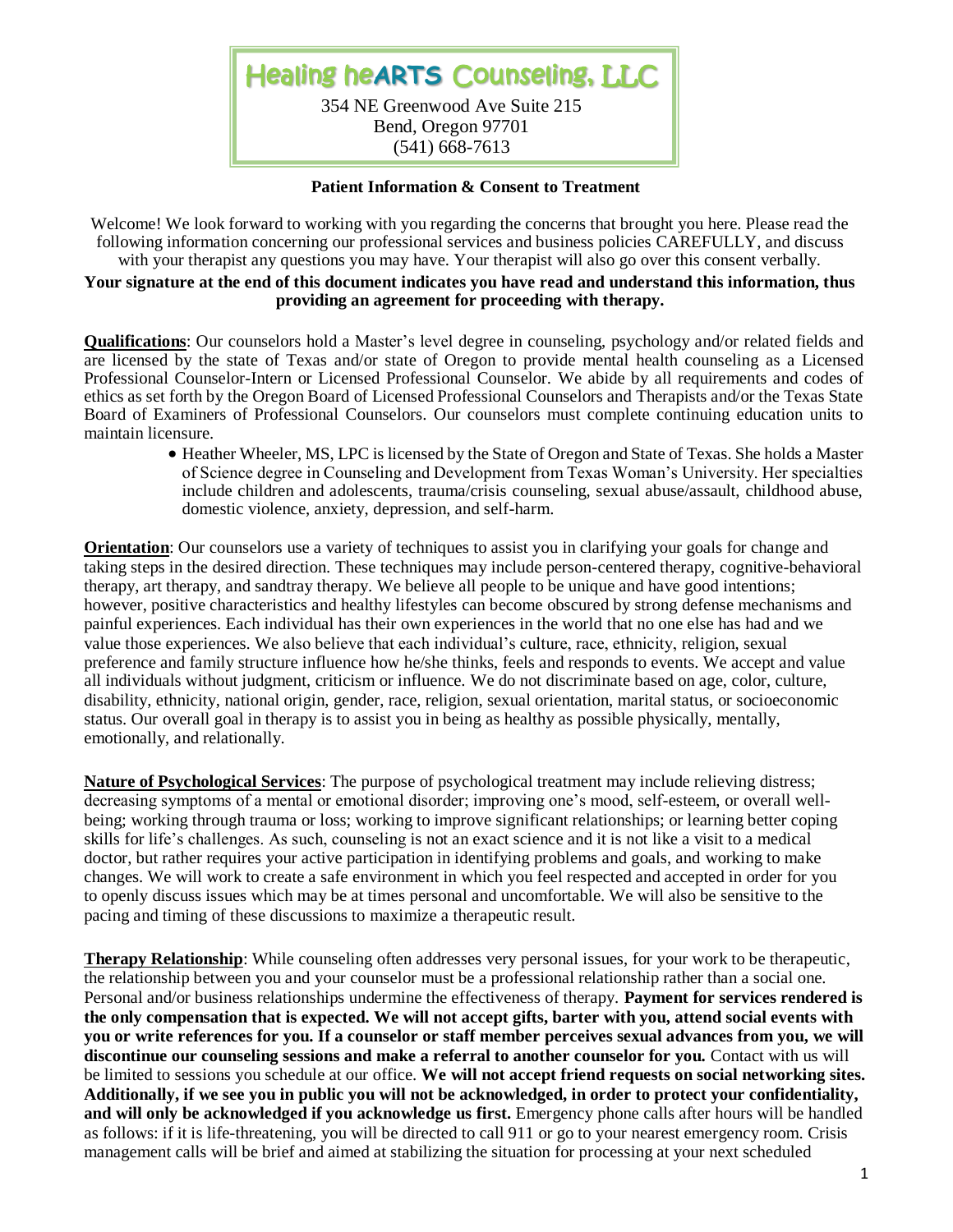appointment. Please be advised that we **DO NOT** respond to client emails**. Email is not a secure form of communication and your confidentiality cannot be guaranteed.** Therefore, all scheduling matters or other communication will be done over the phone. All other matters should be discussed during your session time.

**Effects of Therapy**: Psychotherapy can have benefits and risks. Therapy often leads to better relationships, solutions to specific problems, and significant reduction in feelings of distress. However we cannot guarantee your specific results. Progress depends on many factors including motivation, effort, and how well you work with your therapist as a team. Additionally, therapy at times involves unpleasant feelings and addressing issues that initially may be difficult, even painful. The changes you make may impact your relationships, your functioning on the job or at home, or your understanding of yourself. Some of these changes may be temporarily distressing. Whenever possible, we will anticipate these risks and discuss them with you throughout the course of therapy.

**Client Rights**: Some individuals only need a few sessions to achieve their goals; others may require months or even longer. Your first 1-3 sessions will involve an evaluation of your needs and goals. We will then offer you some initial impressions of what your work will include and make recommendations regarding a treatment plan. Your active involvement in this plan, along with your opinion of what you need and whether you feel comfortable working with us are crucial to your success in therapy. You have the right to discontinue your professional relationship with us at any time, though it is recommended you schedule a termination session for reaching closure. You also have the right to refuse any recommendations we make. If your refusal compromises our ability to render services in an ethical or beneficial manner (e.g. refusal to make a safety contract when feeling suicidal), we may determine to discontinue treatment. In such cases, you will be provided with referrals to another competent mental health professional, if you desire.

Our services will be rendered in a professional manner consistent with the legal and ethical standards established by the Oregon and Texas state licensing boards for professional counselors. If at any time or for any reason you are dissatisfied with our services, please let us know. If you are still unsatisfied, you may report your complaints to the appropriate state board. You may also examine public records maintained by the board and you may have the board confirm credentials of our counselors.

**Oregon Board of Licensed Professional Counselors and Therapists** at 3218 Pringle Rd SE, #120, Salem, OR 97302-6312; (503) 378-5499; lcpt.board@state.or.us; www.oregon.gov/OBLPCT **Texas State Board of Examiners of Professional Counselors** at P.O. Box 149347 Austin, TX 78714- 9347; (512) 834-6677; lpc@dshs.state.tx.us; www.dshs.state.tx.us/counselor/

**Emergency Crisis: Please be advised that counselors at Healing Hearts Counseling LLC do NOT provide a 24-hour crisis counseling service. Should you experience an emergency necessitating immediate mental health attention, call 911 or go to the nearest emergency room for assistance. Additional help numbers include: National Suicide Prevention: 800-273-8255**

**Referrals:** Throughout the course of therapy, we may make recommendations concerning treatment, some of which may involve alternative treatment options we do not provide, e.g. medication evaluations, inpatient or intensive outpatient treatment. If at any time either you or we believe a referral is needed, you will be provided recommendations for other providers or programs to assist you. Alternative treatment options and/or adjuncts to therapy may also be discussed at your request (e.g. support groups, community services). You will be responsible for contacting and evaluating those referrals or alternatives.

**Fees and Payment:** Fees will be \$150.00 for an intake appointment, \$120.00 for a 50-minute individual adult session or 45-minute adolescent session, \$25.00-\$35.00 for a group session, \$60.00 for a 30-minute parent consult or child session, and \$150.00 for a 90 minute-session. Same day crisis counseling appointments will be billed at the rate of \$250.00 for a 50-minute session. Sessions may be scheduled for more or less than 50 minutes and will be billed in proportion to the hourly rate. Payment is expected at the time services are rendered. If you wish to pay by personal check or with cash, you may do so but we still need a credit card number on file to bill for no show or late cancellations. If payment becomes a hardship for you, please discuss this with us so a suitable payment plan can be arranged for you. If payment for services is not rendered within 30 days, you will be required to pay a service charge of \$15.00. After 60 days, your payments will be referred to an outside agency and you will be responsible for paying any collection and/or attorney fees or expenses. If a check is returned due to insufficient funds, we will charge a \$25 fee upon your next visit or we may charge your credit card on file.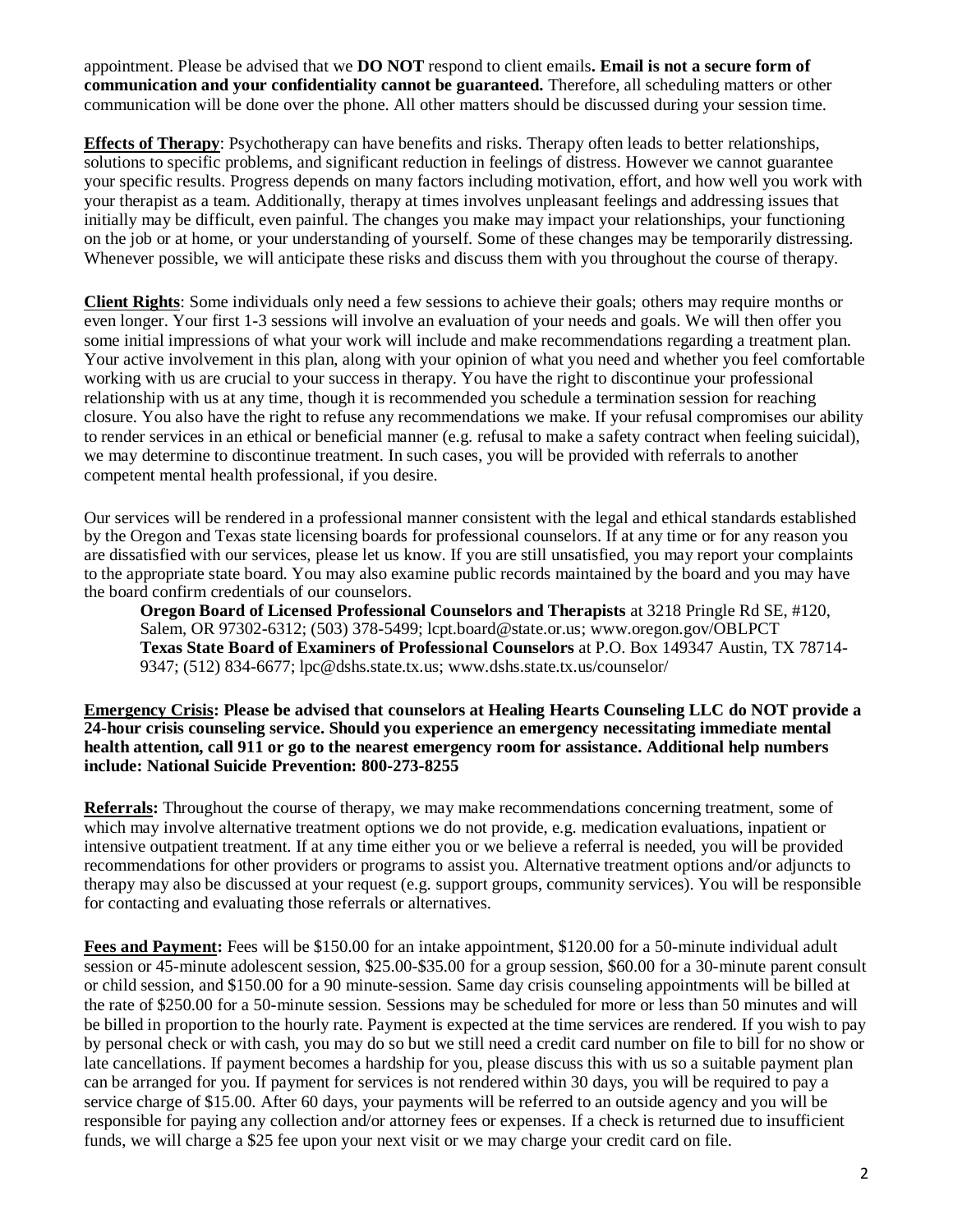# *Please initial the following:*

If you are using insurance to pay for part or all of your session fees, it is YOUR responsibility to verify your benefits, deductibles, copays, etc. If your insurance denies any coverage of services, you will be responsible for paying the full fees. **It is also your responsibility to notify our office if your insurance plan changes. If your plan changes and our office is not notified, you are responsible for any fees that the insurance does not cover.**

Counseling services are provided at rates consistent with those of the area for professional counselors. Services include individual adult and adolescent appointments, group counseling, and parent consults.

**Other services for which additional may fees apply** include (Insurance will not cover these charges and you are responsible for 100% of the fee):

- Telephone calls over 10 minutes: \$50.00
- Clinical consultations with other providers for which you have given your consent: \$30.00
- Photocopying and/or mailing of records to you, to another provider, attorneys, insurance companies, etc.: \$0.10/page
- Providing documentation/written reports/letters for schools, doctors, insurance companies, etc.: \$30.00 (prorated for single page letters)

## **Court/Legal:** *Please initial the following:*

It is in your best interest to know that conducting expert witness/testimonial service is not in our area of expertise or interest. **WE DO NOT** agree to serve as an expert witness or to provide testimonial services for you, your child, or any member of your family, and you agree not to cause our services to be used in this way. If you are seeking counseling for court or court-related purposes or motivation, we will provide you with alternative appropriate referral sources. **For legal proceedings that require our response (**including time spent responding to subpoenas, depositions, case preparations, travel, witness time, any wait time related to a courtrelated process, etc.), **we bill \$300 per hour. You agree to pay this amount, regardless of whose attorney subpoenas our involvement.** Client records will not be released without written consent unless court ordered to do so. Please note a subpoena does not constitute a court order. **You further agree to pay a retainer fee of \$1500.00 at the time the subpoena is served, to be applied toward these charges.** If a subpoena is issued for us it will be turned over to an attorney, and we will consult an attorney as necessary at your expense. A bill will be rendered to you for an immediate payment when a subpoena is issued. If you have suspicion that your case will be going to court, or you will need a therapist testimony, please let us know before a counseling relationship is established, and appropriate referral sources will be provided to you. Please note: 24 hour advance notice is required if a cancellation occurs related to the court process, including dismissal of a case. If 24 hour notice is not made a fee of \$1500.00 will be billed (5 hours @ \$300 per hour).

**Cancellation Policy**: If you are unable to keep a scheduled appointment or need to change an appointment, please notify our office as soon as possible. **Individual or family appointments not kept or cancelled less than 24 hours in advance** will be billed for the time scheduled at the rate of **\$50.00** and **group appointments not kept or cancelled less than 24 hours in advance** will be billed for the time scheduled at the rate of **\$25.00. Please Note:** Insurance companies WILL NOT cover this fee and your credit card on file will be billed for the full \$25.00 or \$50.00 fee.

**Records and Confidentiality**: All records may legally be disposed of five years after the file is closed for an adult and 5 years after a minor child's 18th birthday.

Trust and openness are essential for effective therapy. Our communications over the course of therapy become part of your **protected health information,** recorded in your patient file, which will remain confidential and stored securely. The personnel in our office who may need to access your file for administrative purposes are also bound by confidentiality. When disclosure of your records is required by law, you will be notified. Most of these provisions were described to you in the **notice of privacy practices** that you received with the intake packet.

You should be aware of the following **exceptions to confidentiality:**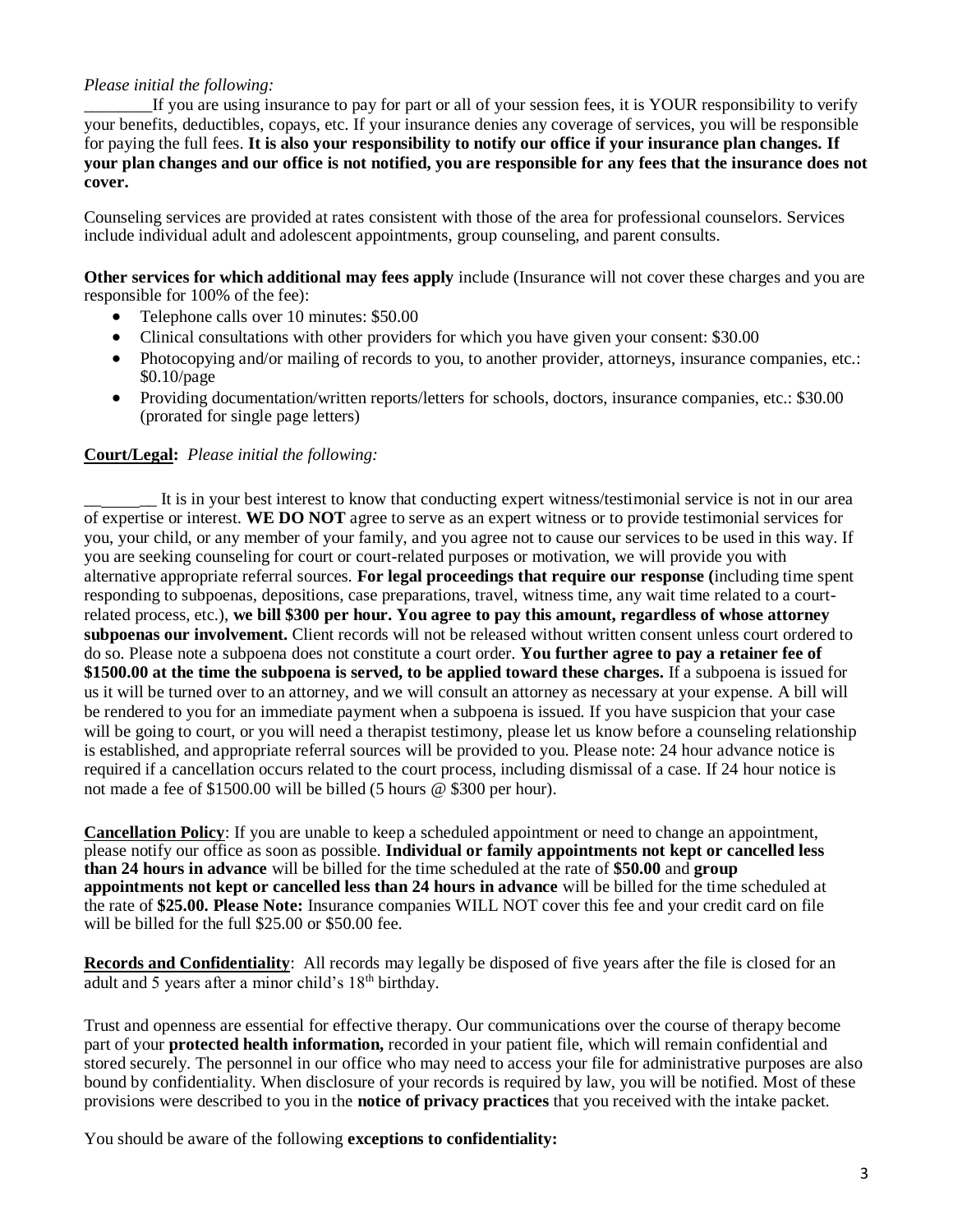- 1. You provide consent to release your records or to share information regarding your treatment.
- 2. You are at risk of imminent serious harm to yourself or others\*;
- 3. You disclose abuse, neglect, or exploitation of a child, elderly, or disabled person;
- 4. You disclose sexual misconduct of a physician or therapist;
- 5. Information is requested by your insurance company pertinent to processing claims for payment;
- 6. A court order is received to disclose information (e.g. child custody or mental competency cases);
- 7. You file a complaint with a licensing board or in cases of a malpractice suit; records will be released to the Board and/or legal counsel.

\*In the event that you are deemed an imminent danger to yourself or others, we have a professional duty to contact the proper authorities. *Medical and/or law enforcement officials may be notified without your consent.*

#### **Please indicate in the spaces below who you give consent for me to contact in the event of any emergency:**

| <b>Name</b> | <b>Phone Number</b> | <b>Relationship to Patient</b> |  |
|-------------|---------------------|--------------------------------|--|
|             |                     |                                |  |
|             |                     |                                |  |
|             |                     |                                |  |

**Transfer of Records:** If we must discontinue our relationship because of long-term illness, disability, or other presently unforeseen circumstances, we ask you to agree to our transferring your records to Shareen Wornson, MA, LPC-S, 8300 Hwy 380, Suite 200, Crossroads, TX 76227, (469) 235-0359, who will assure confidentiality, preservation, and appropriate access, referrals or other appropriate services.

**Vacation, Illness, and Pregnancy Leave Policy:** If one of our counselors becomes unavailable to meet with you for a short-term vacation, illness or pregnancy leave, then all crisis calls and crisis appointments will be referred to the counselor on staff at the present time. If that counselor is unavailable, Kimberly Kirk, MA, LPC, NCC will be available for crisis calls during regular business hours only at (972) 916-9396. Crisis calls are limited to 10 minutes and anything over the allotted time will be billed at the scheduled rate. If your concern requires more than 10 minutes to discuss, we ask you to schedule time for an individual session to continue discussing your concerns**. If you are in an immediate crisis or emergency situation, call 911 or go to your nearest emergency room.** Before taking any scheduled leave, your counselor will create a plan for you or your child if you or they need counseling while your counselor is absent. In an unforeseen circumstance, counselors and staff will work with you to create any necessary referrals or plans of action in case of emergency.

By initialing below, I agree that I may receive appointment confirmations from Healing Hearts Counseling LLC in one or more of the following ways.

Email Phone Calls

I hereby give my consent for psychological treatment from the therapist signed below. I have read this document carefully and understand the information regarding consent and Healing Hearts Counseling LLC services and policies contained herein. I agree to comply with the policies stated.

Client Name (Print)

**Client or Parent/Legal Guardian Signature** Date

\_\_\_\_\_\_\_\_\_\_\_\_\_\_\_\_\_\_\_\_\_\_\_

\_\_\_\_\_\_\_\_\_\_\_\_\_\_\_\_\_\_\_\_\_\_\_\_\_\_\_\_\_\_\_\_\_\_\_\_\_\_\_ \_\_\_\_\_\_\_\_\_\_\_\_\_\_\_\_\_\_\_\_\_\_\_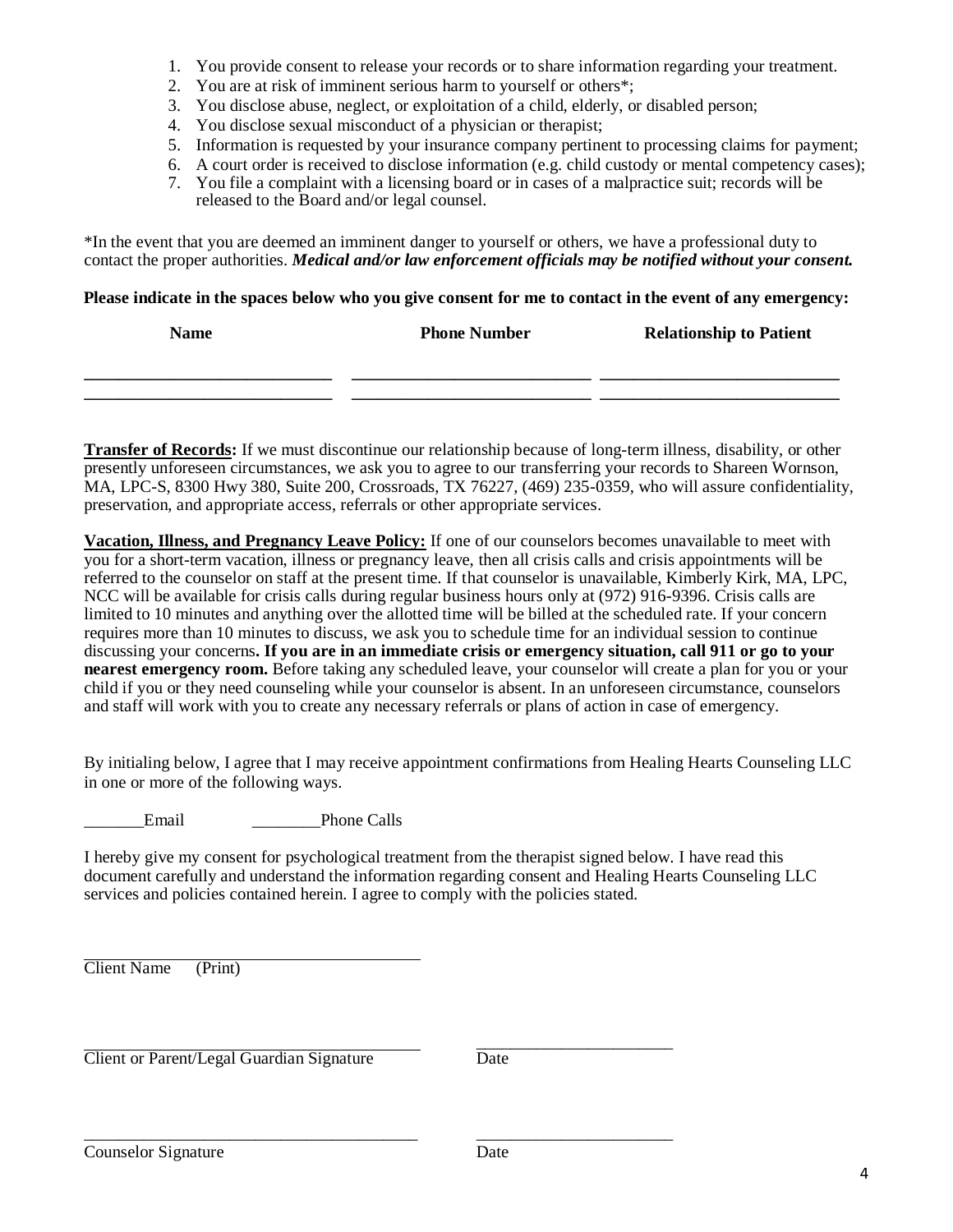Healing he**ARTS** Counseling, LLC

354 NE Greenwood Ave Suite 215 Bend, Oregon 97701 (541) 668-7613

#### **NOTICE OF PRIVACY PRACTICES**

**This notice describes how medical information about you may be used and disclosed and how you have access to it.**

Protected health information about you is obtained as a record of your contacts or visits for healthcare services at Healing Hearts Counseling LLC. This information is called protected health information. Specifically, "Protected Health Information" is information about you, including demographic information (i.e., name, address, phone, etc.) that may identify you and relates to your past, present or future physical or mental health condition and related health care services.

Counselors at Healing Hearts Counseling LLC are required to follow specific rules on maintaining the confidentiality of your protected health information, how our staff uses your information, and how we disclose or share this information with other healthcare professionals involved in your care and treatment. This Notice describes your rights to access and control your protected health information. It also describes how we follow those rules and use and disclose your protected health information to provide your treatment, obtain payment for services you receive, manage our health care operations and for other purposes that are permitted or required by law.

## **Your Rights Under The Privacy Rule**

Following is a statement of your rights, under the Privacy Rule, in reference to your protected health information. Please feel free to discuss any questions with your therapist.

*You have the right to receive and we are required to provide you with a copy of this Notice of Privacy Practices -*

We are required to follow the terms of this notice. We reserve the right to change the terms of our notice, at any time. If needed, new versions of this notice will be effective for all protected health information that we maintain at that time. Upon your request, we will provide you with a revised Notice of Privacy Practices if you call our office and request that a revised copy be sent to you in the mail or ask for one at the time of your next appointment.

*You have the right to authorize other use and disclosure* - This means you have the right to authorize or deny any other use or disclosure of protected health information not specified in this notice. You may revoke an authorization, at any time, in writing, except to the extent that your physician or our office has taken an action in reliance on the use or disclosure indicated in the authorization.

*You have the right to designate a personal representative -* This means you may designate a person with the delegated authority to consent to, or authorize the use or disclosure of protected health information.

*You have the right to inspect and copy your protected health information -* This means you may inspect and obtain a copy of protected health information about you that is contained in your patient record. In certain cases we may deny your request.

*You have the right to request a restriction of your protected health information -* This means you may ask us, in writing, not to use or disclose any part of your protected health information for the purposes of treatment, payment or healthcare operations. You may also request that any part of your protected health information not be disclosed to family members or friends who may be involved in your care or for notification purposes as described in this Notice of Privacy Practices. In certain cases we may deny your request for a restriction.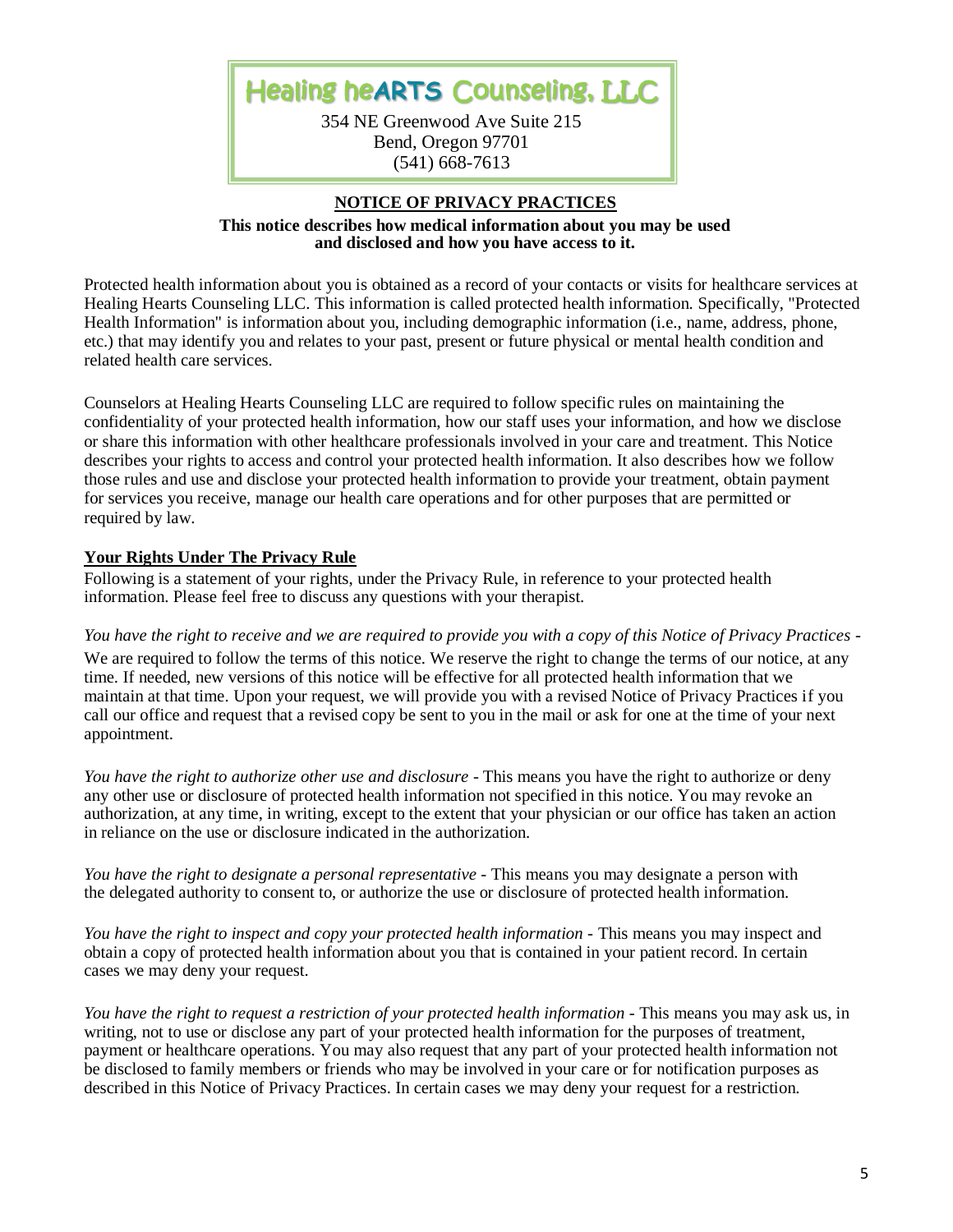*You may have the right to have us amend your protected health information -* This means you may request an amendment of your protected health information for as long as we maintain this information. In certain cases, we may deny your request for an amendment.

## **How We May Use or Disclose Protected Health Information**

Following are examples of use and disclosures of your protected health care information that we are permitted to make. These examples are not meant to be exhaustive, but to describe the types of uses and disclosures that may be made by our office.

*For Treatment* - We may use and disclose your protected health information to provide, coordinate, or manage your health care and any related services. This includes the coordination or management of your health care with a third party that is involved in your care and treatment. For example, we would disclose your protected health information, as necessary, to a pharmacy that would fill your prescriptions. We will also disclose protected health information to other physicians who may be involved in your care and treatment. We may use or disclose your protected health information, as necessary, to contact you to remind you of your appointment.

*For Payment* -Your protected health information will be used, as needed, to obtain payment for our health care services. This may include certain activities that your health insurance plan may undertake before it approves or pays for the health care services we recommend for you such as; making a determination of eligibility or coverage for insurance benefits, reviewing services provided to you for medical necessity, and undertaking utilization review activities.

*For Healthcare Operations* - We may use or disclose, as needed, your protected health information in order to support the business activities of our practices. This includes, but is not limited to business planning and development, quality assessment and improvement medical review, legal services, and auditing functions. It also includes education, provider credentialing, certification, underwriting, rating, or other insurance related activities. Additionally it includes business administrative activities such as customer service, compliance with privacy requirements, internal grievance procedures, due diligence in connection with the sale or transfer of assets, and creating de-identified information.

## **Other Permitted and Required Uses and Disclosures**

We may also use and disclose your protected health information in the following instances. You have the opportunity to agree or object to the use or disclosure of all or part of your protected health information.

*To others Involved in Your Healthcare* - Unless you object, we may disclose to a member of your family, a relative, a close friend or any other person you identify, your protected health information that directly relates to that person's involvement in your health care. If you are unable to agree or object to such a disclosure, we may disclose such information as necessary if we determine that it is in your best interest based on our professional judgment. We may use or disclose protected health information to notify or assist in notifying a family member, personal representative or any other person that is responsible for your care, general condition or death. If you are not present or able to agree or object to the use or disclosure of the protected health information, then your provider may, using professional judgment, determine whether the disclosure is in your best interest. In this case, only the protected health information that is relevant to your health care will be disclosed.

*As Required by Law* - We may use or disclose your protected health information to the extent that the law requires the use or disclosure.

*For Health Oversight* - We may disclose protected health information to a health oversight agency for activities authorized by law, such as audits, investigations, and inspections.

*In Cases of Abuse or Neglect* - We may disclose your protected health information to a public health authority that is authorized by law to receive reports of child abuse or neglect. In addition, we may disclose your protected health information if we believe that you have been a victim of abuse, neglect or domestic violence to the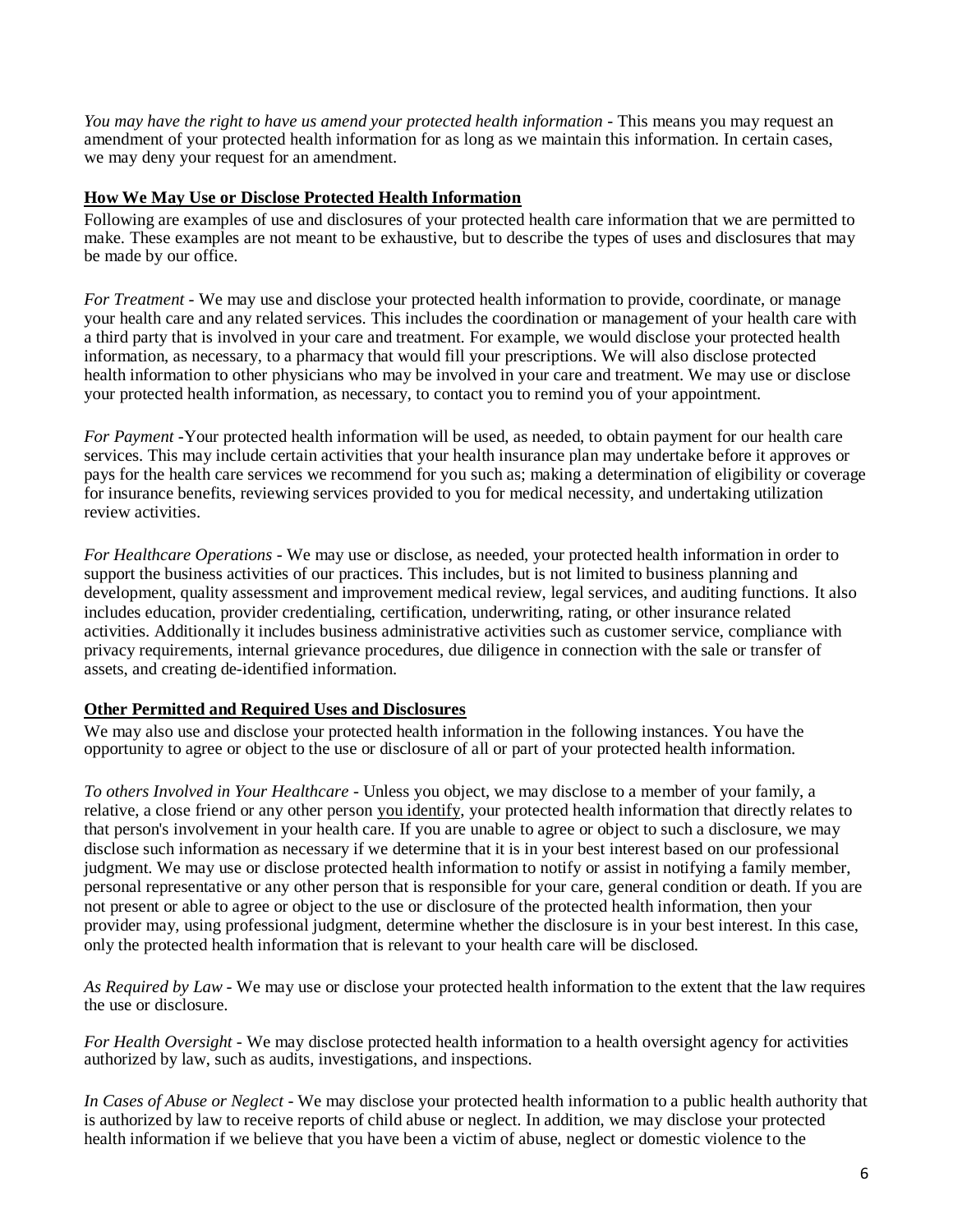governmental entity or agency authorized to receive such information. In this case, file disclosure will be made consistent with the requirements of applicable federal and state laws.

*For Legal Proceedings* - We may disclose protected health information in the course of any judicial or administrative proceedings, in response to an order of a court or administrative tribunal (to the extent such disclosure is expressly authorized), in certain conditions in response to a subpoena, discovery request or other lawful process.

*Required Uses and Disclosures* - Under the law, we must make disclosures about you and when required by the Secretary of the Department of Health and Human Services to investigate or determine our compliance with the requirements of the Privacy Rule.

*File Security –* All files are kept locked in a file cabinet at all times as well as inside a locked file room when counselors and staff are not using the file room. When counselors and staff are not in the office, the office is kept locked, and during the overnight hours, the building is also locked.

## **Complaints**

You may complain to us or to the Secretary of Health and Human Services if you believe your privacy rights have been violated by us.

By signing below, you confirm that you have read the above information regarding your Private Healthcare Information.

Client Name (Print)

Client or Parent/Legal Guardian Signature Date

\_\_\_\_\_\_\_\_\_\_\_\_\_\_\_\_\_\_\_\_\_\_\_

\_\_\_\_\_\_\_\_\_\_\_\_\_\_\_\_\_\_\_\_\_\_\_

Counselor Signature Date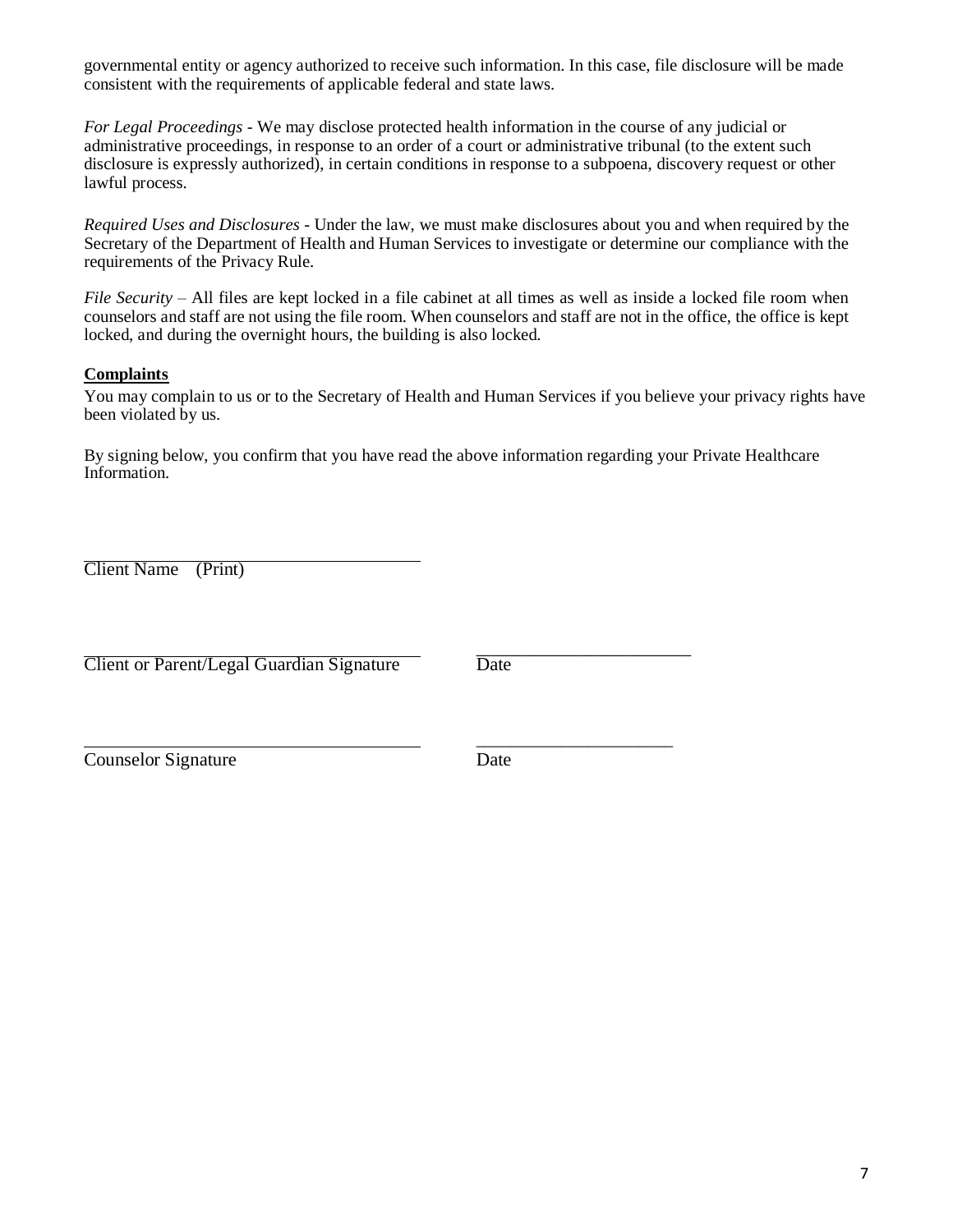|                               |                                                                                                                                                                                                                                     | <b>Healing heARTS Counseling, LLC</b>                                    |                                                                                                                                                                                                                                                                                                                                                                                                                               |
|-------------------------------|-------------------------------------------------------------------------------------------------------------------------------------------------------------------------------------------------------------------------------------|--------------------------------------------------------------------------|-------------------------------------------------------------------------------------------------------------------------------------------------------------------------------------------------------------------------------------------------------------------------------------------------------------------------------------------------------------------------------------------------------------------------------|
|                               |                                                                                                                                                                                                                                     | 354 NE Greenwood Ave Suite 215<br>Bend, Oregon 97701<br>$(541)$ 668-7613 |                                                                                                                                                                                                                                                                                                                                                                                                                               |
|                               |                                                                                                                                                                                                                                     | <b>CONSENT FOR DISCLOSURE OF INFORMATION</b>                             |                                                                                                                                                                                                                                                                                                                                                                                                                               |
|                               | Client Name: Parent/Legal Guardian (if applicable):                                                                                                                                                                                 |                                                                          |                                                                                                                                                                                                                                                                                                                                                                                                                               |
|                               |                                                                                                                                                                                                                                     |                                                                          |                                                                                                                                                                                                                                                                                                                                                                                                                               |
|                               | LLC to provide the following information:                                                                                                                                                                                           |                                                                          |                                                                                                                                                                                                                                                                                                                                                                                                                               |
|                               | Dates of Service ______ Number of Sessions _____ Multiaxial Diagnosis                                                                                                                                                               |                                                                          |                                                                                                                                                                                                                                                                                                                                                                                                                               |
| To the following recipient:   |                                                                                                                                                                                                                                     |                                                                          |                                                                                                                                                                                                                                                                                                                                                                                                                               |
|                               |                                                                                                                                                                                                                                     |                                                                          |                                                                                                                                                                                                                                                                                                                                                                                                                               |
|                               | Address: <u>Address</u> and the contract of the contract of the contract of the contract of the contract of the contract of the contract of the contract of the contract of the contract of the contract of the contract of the con |                                                                          |                                                                                                                                                                                                                                                                                                                                                                                                                               |
|                               |                                                                                                                                                                                                                                     |                                                                          |                                                                                                                                                                                                                                                                                                                                                                                                                               |
|                               | you would like consent to release information for, please fill out a form for each entity.                                                                                                                                          |                                                                          | *Please note: If you are using insurance as your payment method, we will need your consent to release<br>your mental health records and information to your insurance company so they can process your claim.<br>If you currently have a CPS case open and would like us to work with your case manager, we will need<br>your consent to release your mental health records and information. If you have more than one entity |
|                               | stipulated above for the purpose of providing mental health services.                                                                                                                                                               |                                                                          | **Information released is strictly confidential and is accepted for use solely by and for the parties, as                                                                                                                                                                                                                                                                                                                     |
| termination of treatment."    |                                                                                                                                                                                                                                     |                                                                          | "I now authorize this release and stipulate this authorization expires, unless otherwise noted, upon                                                                                                                                                                                                                                                                                                                          |
| <b>Client Name</b><br>(Print) |                                                                                                                                                                                                                                     |                                                                          |                                                                                                                                                                                                                                                                                                                                                                                                                               |
|                               | Client or Parent/Legal Guardian Signature                                                                                                                                                                                           | Date                                                                     |                                                                                                                                                                                                                                                                                                                                                                                                                               |
|                               |                                                                                                                                                                                                                                     |                                                                          |                                                                                                                                                                                                                                                                                                                                                                                                                               |

Counselor Signature Date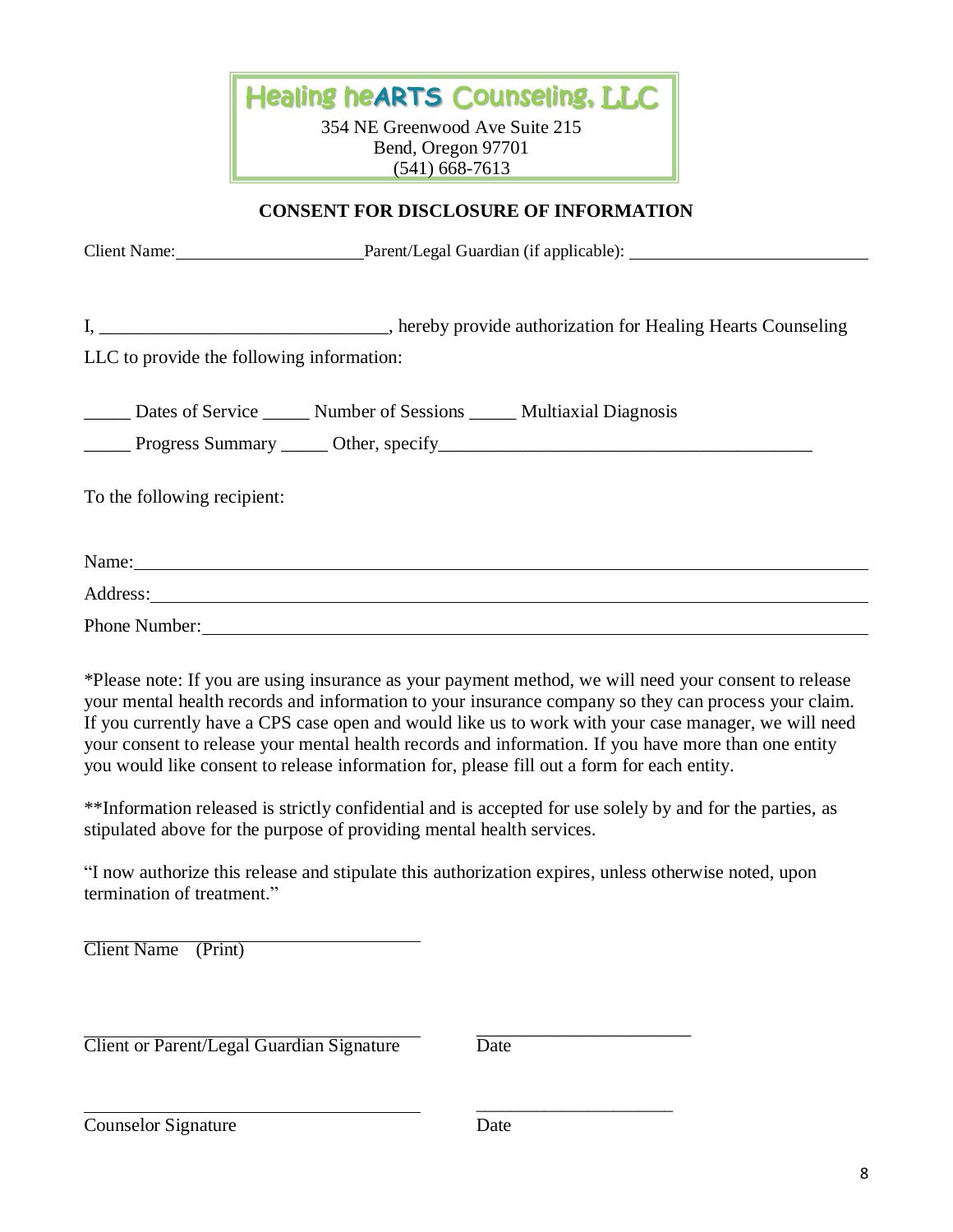Healing he**ARTS** Counseling, LLC 354 NE Greenwood Ave Suite 215 Bend, Oregon 97701 (541) 668-7613

j

# **Art and Sandtray Therapy Disclosure**

# What is Art Therapy?

Art therapy is a technique that can be used with individuals of any age and is designed to allow individuals to express their thoughts, behaviors and feelings using art such as drawing, painting, writing, and storytelling. This allows the individual to express themselves in a non-threatening, creative way.

# What is Sandtray Therapy?

Sandtray therapy is a technique that can be used with children, adolescents and adults. This type of counseling is designed to allow individuals to express their thoughts, behaviors and feelings using objects in a sandtray. By creating scenes that depict struggles, individuals can process past experiences and future actions in a non-threatening way. Sometimes talk therapy can be a challenge, so sandtray therapy offers a way to visually represent an experience that can be difficult to talk about.

## Appointments and Records

Art and Sandtray therapy sessions will be held weekly for a period of 50 minutes for an adult client, and 30-45 minutes depending on the age of a child client. Parent consults will be scheduled once a month and can be scheduled prior to your child's normally scheduled session or at a different time during the week. Parent consults will be scheduled for 30 minute sessions and fees are located on the **Patient Information & Consent to Treatment** Form. If you feel you need more time for your consult, please let us know and we can discuss your needs.

Photos will be taken of artwork and sandtray scene a client creates for the purpose of record keeping, and will be placed in the client's file.

# *If you have children attending sessions:*

# What should I talk about with my child about their therapy sessions?

Prior to the first session, we recommend talking with your child about them meeting with someone with whom they can talk freely with. You might tell them that they will be allowed to create art or scenes in a sandtray in order to help communicate any issues that may be difficult to talk about. **We also recommend not pushing or persuading your child to discuss what happens in each session. Children over time will come to tell their parents about what they are doing once they feel safe and have a sense of empowerment. If a child encourages discussion about sessions, then feel free to discuss them but only as far as the child is willing to go.**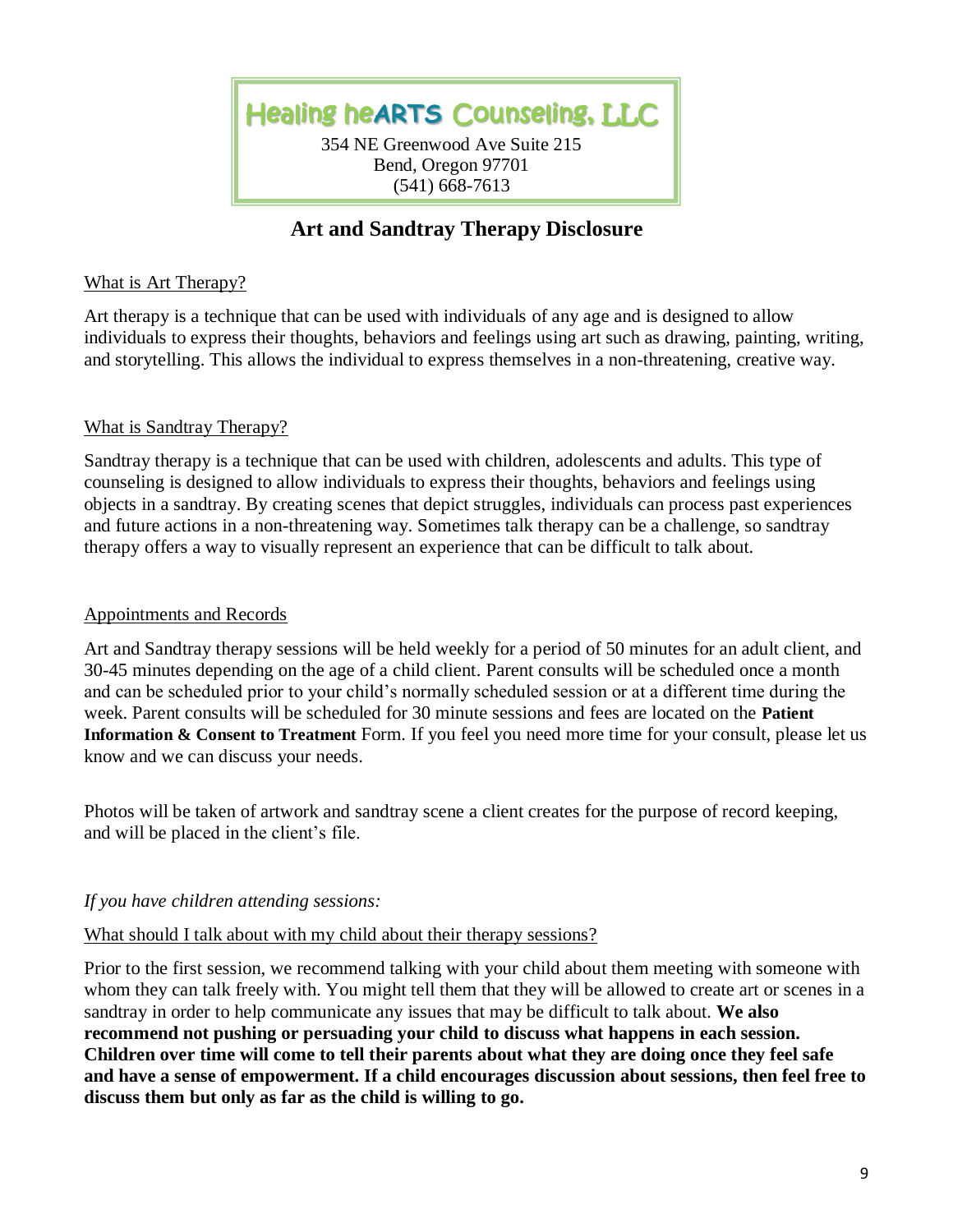# What will you tell me about my child's sessions?

We choose to maintain complete confidentiality with each child. However, there are several reasons we would break this confidentiality. These reasons include if your child discloses that he/she is being physically, emotionally or sexually abused, if your child discloses potential harm to themselves or others, and if we are ordered by a court to testify about our sessions. We will also discuss general themes of sessions with you but will not tell you exactly what your child has said. We choose not to discuss specifics in order to make the child feel that they are in a safe environment where they can talk about anything they wish to discuss without feeling like they will be judged or that someone will tell other people. A safe environment is important for healing from difficult experiences.

By signing this form, you understand the above information and agree to have photographs taken of artwork and sandtray scenes to be kept for record purposes.

Client Name (Print)

Client or Parent/Legal Guardian Signature Date

\_\_\_\_\_\_\_\_\_\_\_\_\_\_\_\_\_\_\_\_\_\_\_

\_\_\_\_\_\_\_\_\_\_\_\_\_\_\_\_\_\_\_\_\_\_\_

Counselor Signature Date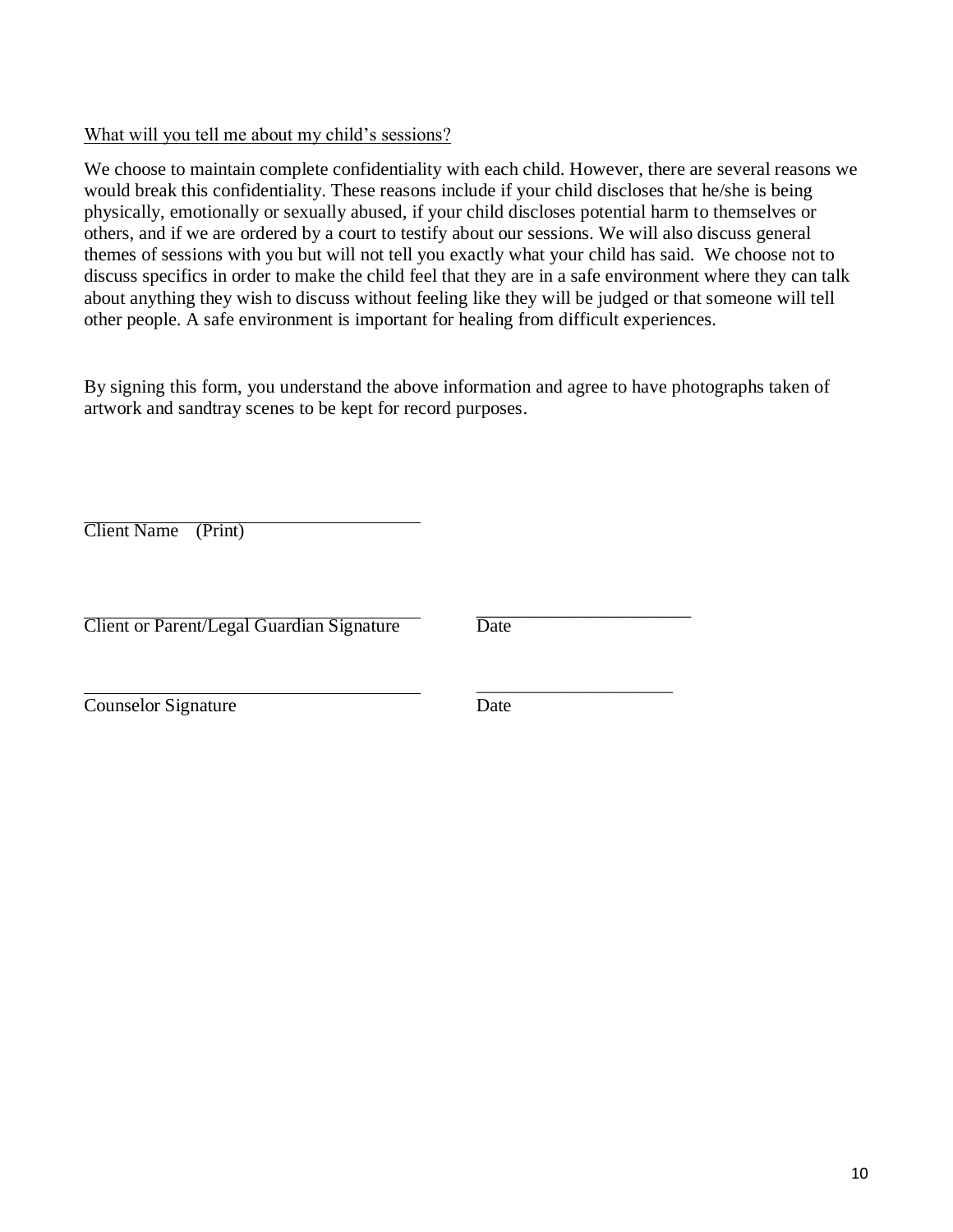Healing he**ARTS** Counseling, LLC 354 NE Greenwood Ave Suite 215 Bend, Oregon 97701

#### (541) 668-7613

## **Credit/Debit Card Payment Authorization Form**

Sign and complete this form to authorize Healing Hearts Counseling LLC to make a charge/debit to your credit/debit card listed below. If Healing Hearts Counseling LLC is unable to process my payment I will be responsible for an alternate payment arrangement and any resulting processing fees.

By signing this form, you give Healing Hearts Counseling LLC permission to debit your account for the amount indicated on or after the indicated date.

This form gives permission to charge for no-show appointments or late cancellations. This form gives permission to charge for a remaining balance that insurance has denied unless you set up an alternate payment plan within 30 days of my first attempt to contact you.

#### **Please complete the information below:**

I, authorize Healing Hearts Counseling LLC to charge my credit/debit card account for the appropriate session fees which may include but are not limited to: copays, coinsurance, self-pay fees, late cancellation fees, and no-show fees.

By my initials below, I agree that Healing Hearts Counseling LLC may charge my credit/debit card for ongoing sessions, as needed.

Yes No

This authorization allows for charges for no-show appointments and late cancellations (less than 24 hour notice) which will be charged a flat fee of \$50.00, as insurance WILL NOT cover missed appointments.

| Card Type:                                                                                                                                                                                                                                                                                                                                                                                                                                                                     | Visa | Mastercard | <b>Discover</b>                                                                                                 |  |  |  |
|--------------------------------------------------------------------------------------------------------------------------------------------------------------------------------------------------------------------------------------------------------------------------------------------------------------------------------------------------------------------------------------------------------------------------------------------------------------------------------|------|------------|-----------------------------------------------------------------------------------------------------------------|--|--|--|
| Cardholder's Name: The Cardholder's Name:                                                                                                                                                                                                                                                                                                                                                                                                                                      |      |            |                                                                                                                 |  |  |  |
| Billing Address: Management Communications                                                                                                                                                                                                                                                                                                                                                                                                                                     |      |            |                                                                                                                 |  |  |  |
| Driver's License #                                                                                                                                                                                                                                                                                                                                                                                                                                                             |      |            |                                                                                                                 |  |  |  |
| Card Number: The Card Number:                                                                                                                                                                                                                                                                                                                                                                                                                                                  |      |            |                                                                                                                 |  |  |  |
| $CVV: \begin{tabular}{@{}c@{}} \hline \multicolumn{3}{c}{} & \multicolumn{3}{c}{} & \multicolumn{3}{c}{} \multicolumn{3}{c}{} \multicolumn{3}{c}{} \multicolumn{3}{c}{} \multicolumn{3}{c}{} \multicolumn{3}{c}{} \multicolumn{3}{c}{} \multicolumn{3}{c}{} \multicolumn{3}{c}{} \multicolumn{3}{c}{} \multicolumn{3}{c}{} \multicolumn{3}{c}{} \multicolumn{3}{c}{} \multicolumn{3}{c}{} \multicolumn{3}{c}{} \multicolumn{3}{c}{} \multicolumn{3}{c}{} \multicolumn{3}{c}{}$ |      |            | Expiration Date: Management Contract Contract Contract Contract Contract Contract Contract Contract Contract Co |  |  |  |
|                                                                                                                                                                                                                                                                                                                                                                                                                                                                                |      |            |                                                                                                                 |  |  |  |

Signature Date

\*I authorize the above named business to charge the credit/debit card indicated in this authorization form according to the terms outlined above. I certify that I am an authorized user of this credit/debit card and that I will not dispute the payment with my credit card company, so long as the transaction corresponds to the terms indicated in this form.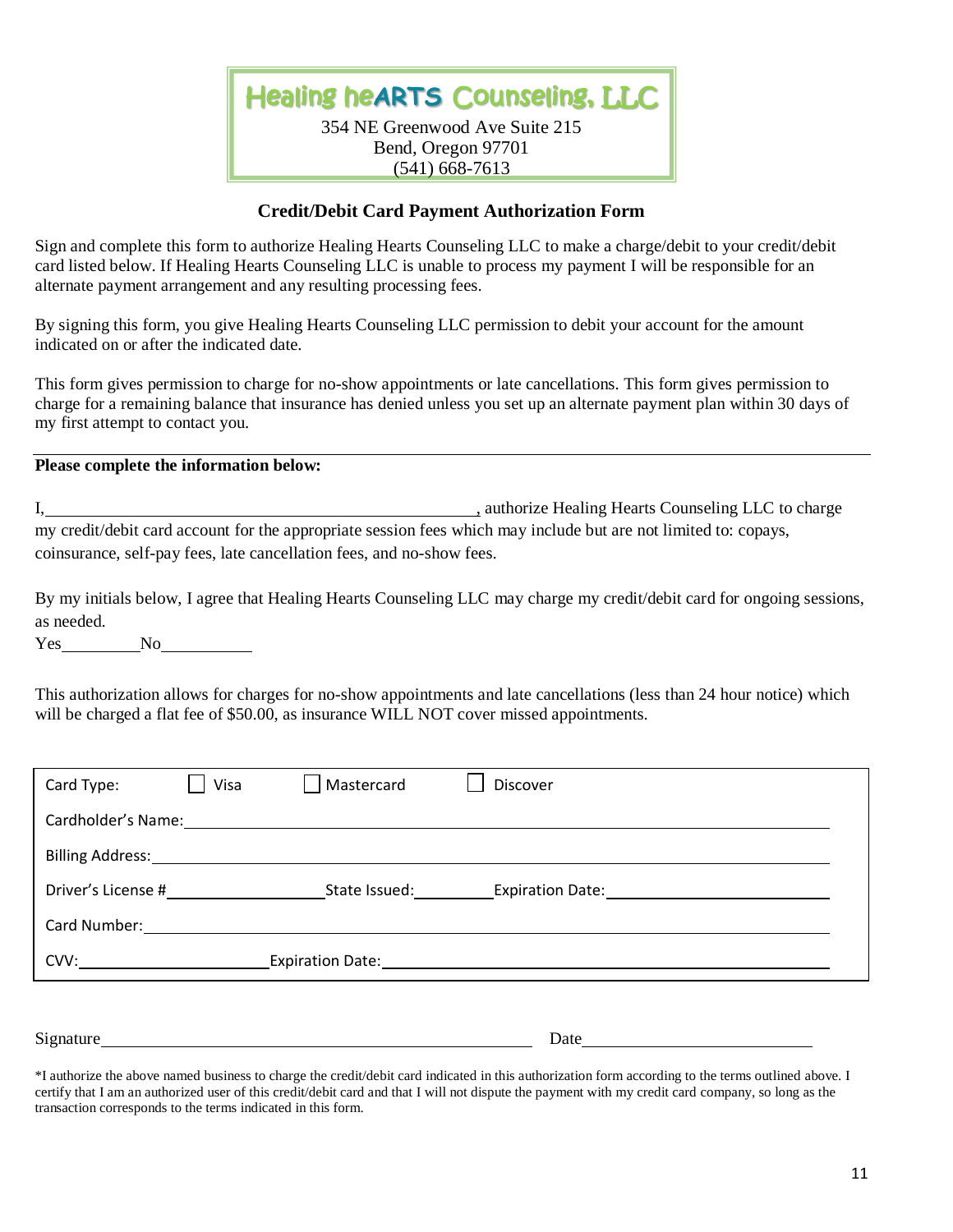Healing he**ARTS** Counseling, LLC 354 NE Greenwood Ave Suite 215 Bend, Oregon 97701 (541) 668-7613

# **Acknowledgement of Notice of Privacy Practices (For Client File)**

"I hereby acknowledge that I have received a copy of Healing Hearts Counseling LLC **Notice of Privacy Practices,** which was discussed verbally with me by my counselor**.** I understand that if I have any questions or complaints regarding my privacy rights, I may contact Healing Hearts. I further understand that Healing Hearts Counseling LLC will offer updates to this Notice should it be amended, modified or changed in any way."

Client Name (Print)

Client or Parent/Legal Guardian Signature Date

\_\_\_\_\_\_\_\_\_\_\_\_\_\_\_\_\_\_\_\_\_\_\_

Counselor Signature Date

\_\_\_\_\_\_\_\_\_\_\_\_\_\_\_\_\_\_\_\_\_\_\_